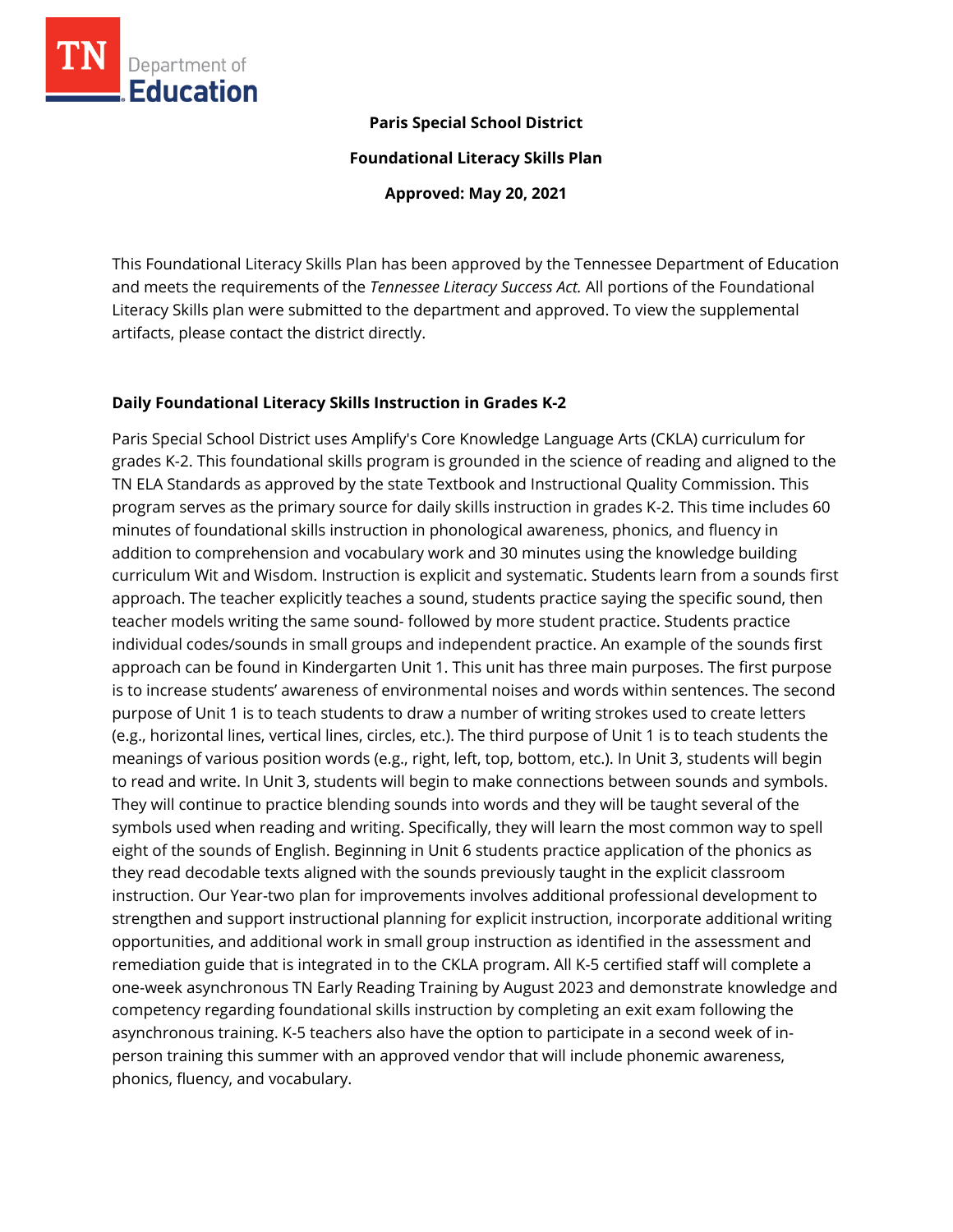Department of **Education** 

#### **Daily Foundational Literacy Skills Instruction in Grades 3-5**

PSSD has an integrated literacy block for grades three (3) through five (5) grounded in science of reading and aligned to TN ELA Standards. Our ELA mateirals are approved by TN Textbook and Instructional Materials Quality Commisison and include morphology, grammar, spelling, writing, and fluency, as well as vocabulary and comprehension. During the 90- minute ELA block all components for knowledge building (60 minutes) and foundational skills (30 minutes) are included daily and include a holistic approach in integrating foundational skills that are embedded within texts and lessons to ensure continuity, cohesion, and connection as recommended by reading reserach. A study of A Great Heart (Grade 4 Module 1) is an example of the integrated instruction in the Wit and Wisdom program. In this module, students explore, challenge, and explain various literal and figurative uses of the word heart and explore the systems of the literal heart through reading the text The Circulatory Story. Followed by the book Love that Dog, where students explore the figurative use of the word heart by examining a boy's broken heart and his change of heart. In this Module, students determine main idea, interpret information and explain how it contributes to understanding of the text. Examples of Standards addressed/integrated including Foundational Skills  $\Box$  Explain the structure and meaning of poems.  $\Box$  Create a focus statement about a famous person, and support it with textual details. Demonstrate how punctuation is used with quotations.  $\Box$  Use a comma before a coordinating conjunction in a compound sentence  $\Box$  Order a series of adjectives within sentences according to conventional patterns.

### **Approved Instructional Materials for Grades K-2**

Amplify - K-5 Core Knowledge Language Arts

### **Approved Instructional Materials for Grades 3-5**

Approved waiver for other materials

# **Universal Reading Screener for Grades K-5. This screener complies with RTI<sup>2</sup>and Say Dyslexia requirements.**

PSSD currently uses Renaissance Star Early Literacy as the universal screener for Kindergarten and the Star Reading Assessments as the screener for 1st – 8th grade. These assessments are also referenced as a first-stage universal dyslexia screening tool. If the assessment indicates that a student completed the test with fidelity and performed within a specified range, students are further screened using a number of survey level dyslexia screeners, including Rapid Automatized Naming (RAN), PWRS: Extension Encoding, and the PASS Phonemic Segmentation.

### **Intervention Structure and Supports**

Students identified as having a reading deficiency and/or have identified skills deficits, receive additional survey level assessments to determine specific deficits and classify as Tier II or Tier III. Students scoring below the 15% PR are administered additional skill-based measures as part of benchmarking and screening for characteristics of dyslexia. Students receive daily small-group instruction in the identified skill deficit area for 30 – 45 minutes in Tier II and Tier III respectively. Students scoring from the 25th – 90th PR receive standards based practice and students above the 10thPR receive enrichment during the RTI2 instructional period.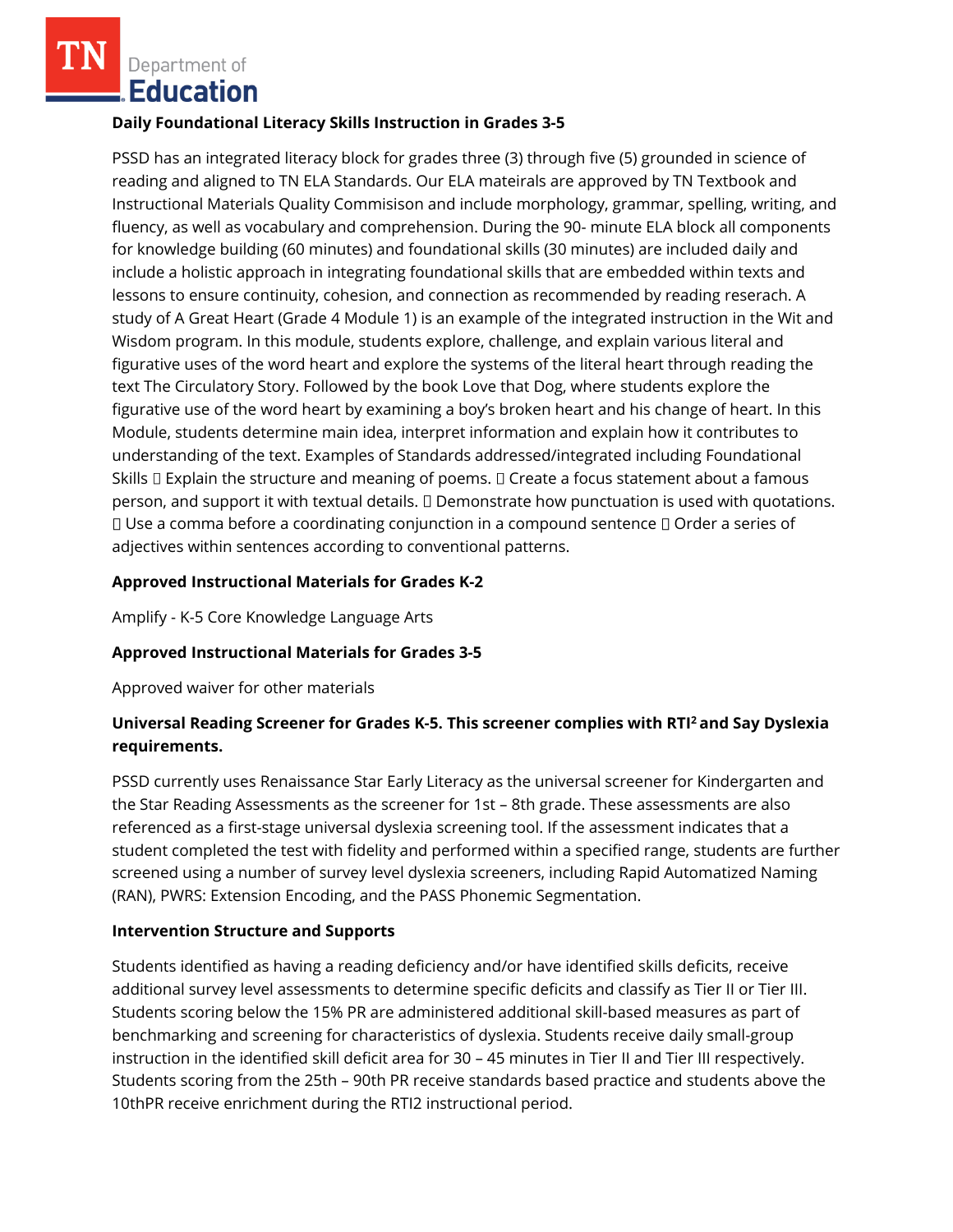Department of **Education** 

K-5 students who are receiving intervention in Tier II and/or Tier III receive intervention from Wilson Reading, Sounds Sensible (Pre-Reading SPIRE), Read Naturally, and intervention support from our newly adopted Amplify CKLA curriculum depending on the identified skill deficit area. The Amplify program contains Assessment and Remediation Guide and a digital Intervention Tool Kit that allows teachers to find specific activities that directly address skill gaps and can be tailored to fit the needs of students who need intervention or scaffolding in the regular classroom on a given skill. Data meetings occur at 4.5 week intervals to determine if progress is being made and whether or not a change in intervention is warranted. Parents receive a progress report with the student's progress reports and any area of change that is deemed necessary during the team meeting.

K-2 students who are identified as having dyslexic characteristics or tendencies receive intervention as outlined in the Say Dyslexia Law using research-based materials specific for dyslexia intervention. Families are notified of students who are identified as having dyslexic tendencies and/or characteristics and receive additional information on the Say Dyslexia Law and other resources available to support parents and caregivers.

## **Parent Notification Plan/Home Literacy Reports**

Parents of K-5 students are notified if their child is identified as "at risk" for or has a significant reading deficiency, as evidenced by scoring 0-25th PR on universal screenings and further survey level assessments as needed. Scores are communicated with clear explanation of students' skill gaps and deficits as well as the depth and extent of the student need, including information regarding Dyslexia, if applicable- as well as the amount of intervention time the student will receive in addition to Tier 1. Parents also receive information regarding the importance of reading on grade level by third grade, after-school tutoring opportunities provided at no cost, Parent ELA Help Events (afternoons and evenings) that provide support on helping struggling readers at home. We also provide Tech Showcase(s) to provide information and support on tech programs available at no-cost to support learning to read at home and provide opportunity to practice accessing the programs outside of school hours. Parents are encouraged to take advantage of the free decodable readers provided through the Reading 360 Initiative on TN Literacy website. The readers provide families with sounds-supports to connect school and home-practice to reinforce newly learned phonics and spelling patterns from daily lessons. Parents receive communication three times annually prior to universal screening. Those whose child will receive Tier II or Tier III interventions receive progress reports from classroom teachers and interventionists at 4.5 week intervals. Progress reports include current Tier of support, specific areas of need, data based decisions regarding referral to next level of intervention, continuation of current intervention, and/or a decrease to lower level of support and data graph of current progress monitoring. Families also receive family letters that are included with our current HQIM that provide parents with information on current skills or modules and ideas on how to support their student(s) through reading practice and/or questioning around texts.

### **Professional Development Plan**

All K-2 PSSD All PreK-2 teachers will participate in year-two professional development with the CKLA Amplify PD team in July of 2021. The Amplify CKLA PD team provides professional learning and pedagogical support based on science of reading. The expert Amplify trainers include research, podcasts with experts, and a science of reading handbook with additional support. The year-two PD